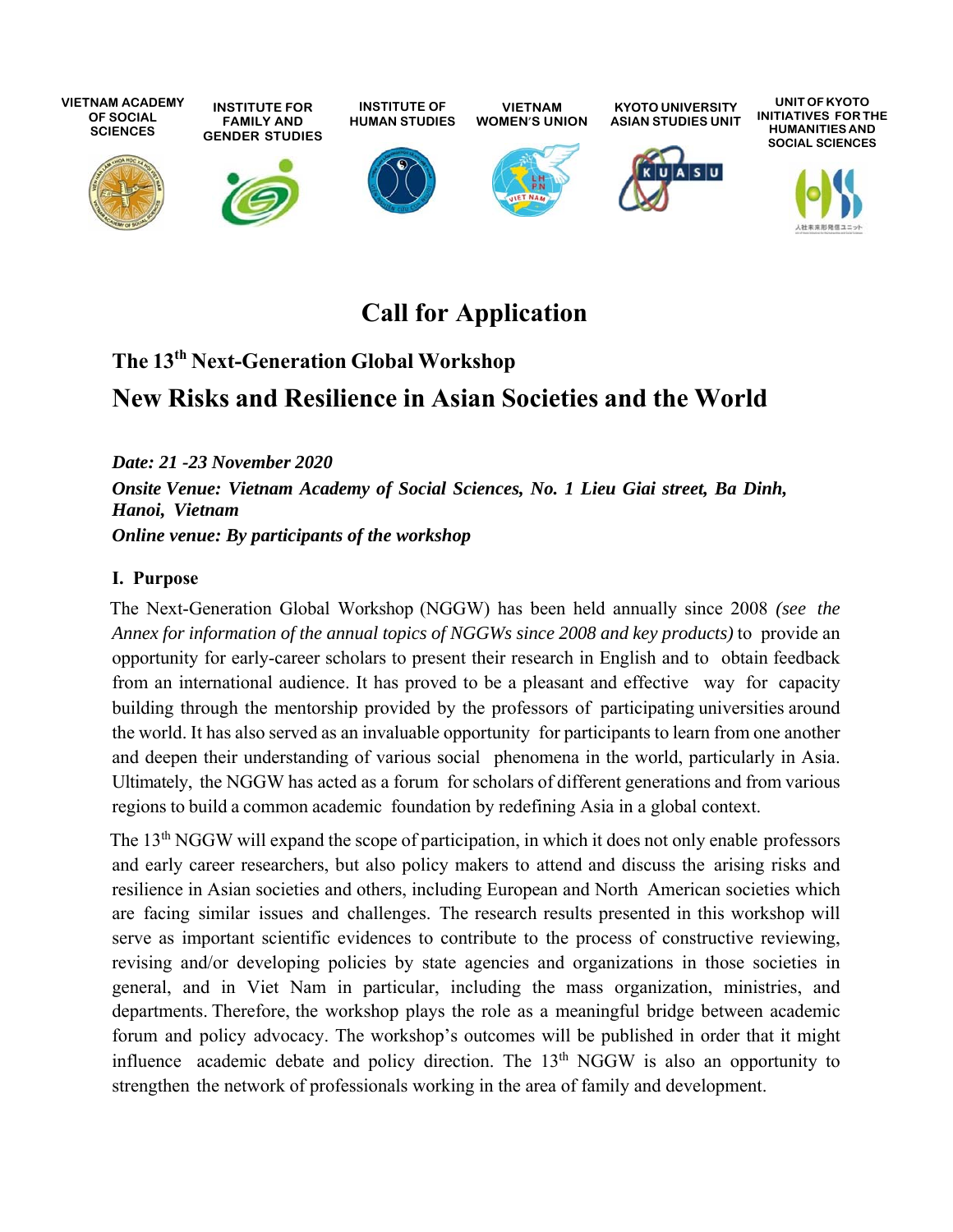#### **II. Workshop Theme: New Risks and Resilience in Asian Societies and the World**

Recent decades have witnessed a surprisingly fast progression in the economies of Asia. The region has not only become the largest manufacturer, but also the biggest market in the world. Together with tremendous economic growth, our societies have faced a number of economic, cultural, and social challenges. Rapid population aging, strongly increased rural-urban migration and international migration create or accentuate social issues related to care, policy, social services and adaption. At the same time, the effects of inequality, climate change, etc. have become increasingly obvious prompting governments and individuals to make reforms and changes to cope with new risks. Demographic transition, international migration (including transnational marriage) and so on, have led to changes in family structure and values, and the emergence of new family patterns has created obstacles for families to perform traditional functions such as caring for the elderly and children. At the family and social level, women increasingly obtain higher education and participate widely in the labour market, yet continue to experience inequality in politics, health care, wage payment, and the quality of employment and social services etc. These facts contribute to the rise of new risks that challenge family life in particular and society in general and multifaceted way that requires suitable resilience and solutions. Needless to say, the societies in other parts of the world are facing the same challenges. This year, the coronavirus pandemic challenges our resilience and ability to recovery at both the macro and micro levels. In both East and West, the upheaval confronts our health care systems, economy resilience, governance and international relationships around the world.

Resilience has been understood as the ability to reduce the chances of a shock or to absorb it when it happens. The concept also refers to the ability of a system to recover quickly after a shock. In other words, a resilient system should cover the whole process from preparation, consequences handling, and restoration. More specifically, resilience means to minimize possible failures and then to reduce the consequences from failures (in terms of lives lost, damage, and negative economic and social consequences), and finally, to speed up the recovery towards normality. Resilience may differ from one society to another, and from a certain risk to another.

This workshop will explore how individuals, families, societies perceive and adapt to risks in a given socio-cultural setting, and explore alternative dimensions of resilience from an interdisciplinary viewpoint. Based on these ideas, this workshop will explore a wide range of topics in Asian countries as follows (though not excluding others):

- 1. The impact of climate change and resilience in the face thereof
- 2. Population aging and social issues
- 3. Transformation of marriage and families
- 4. Gender (in)equality
- 5. Value changes
- 6. Social security, human security and human rights in Asia
- 7. Pandemic, health and care models
- 8. Migration
- 9. Labor market flexibility and adaptability
- 10. Economic development patterns and trends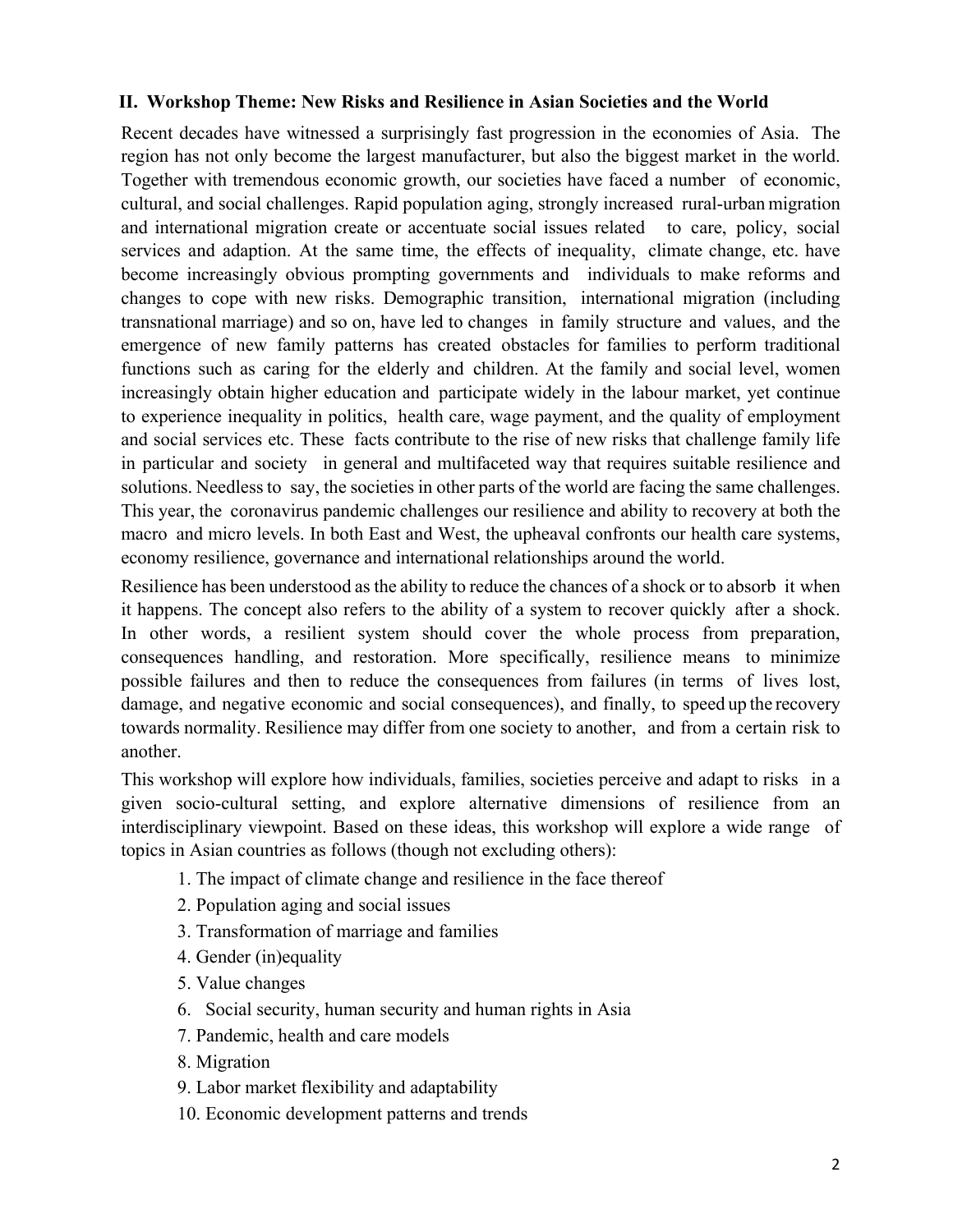Due to the current situation of the Covid 19 worldwide, and almost no commercial international flights so far to Vietnam, the 13th NGGW will be held online for oversea participants/presenters and onsite for Vietnamese speakers and participants.

## **Provisional Program of the Workshop**

#### **Day 1: 21 November 2020**

Opening addresses

Professors' Workshop: By professors and experts from various universities

Student's Sessions: Presentations by graduate students and early-career scholars with comments and discussions by advisors (professors and experts from various universities)

### **Day 2: 22 November 2020**

Student's Sessions: Presentations by students and early-career scholars with comments and discussions by advisors (professors and experts from various universities)

Wrap-up session

### **Day 3: 23 November 2020**

International Consortium for Asian Studies meeting

### **III. Application Schedule of the Workshop**

# **Eligibility for application**

### **(1) Graduate students and early career researchers**

Master students, Ph.D. students, Ph.D. candidates, post-doctoral fellows, and those who are in early-career and non-permanent positions who are recommended by a professor or an expert who received this Call for Application directly from the Organizing Committee of the  $13<sup>th</sup>$ NGGW.

The Organizing Committee will screen the applications based on candidates' qualifications and abstracts. Good abstracts will be informed to present in the workshop. We plan to publish the workshop proceeding.

The travel award is granted only for the participants from Vietnam and it covers domestic airfare and accommodation for three nights (shared twin room) arranged by organizers according to the rules and regulations of the institution which provides the grant.

No fee is required for registration.

### **(2) Professors and Experts**

Professors and Experts are welcome to submit their papers for the professor sessions and/or to play the role of advisors (discussant) to provide comments for papers in the sessions of the students and early career scholars.

#### **No fee is required for registration**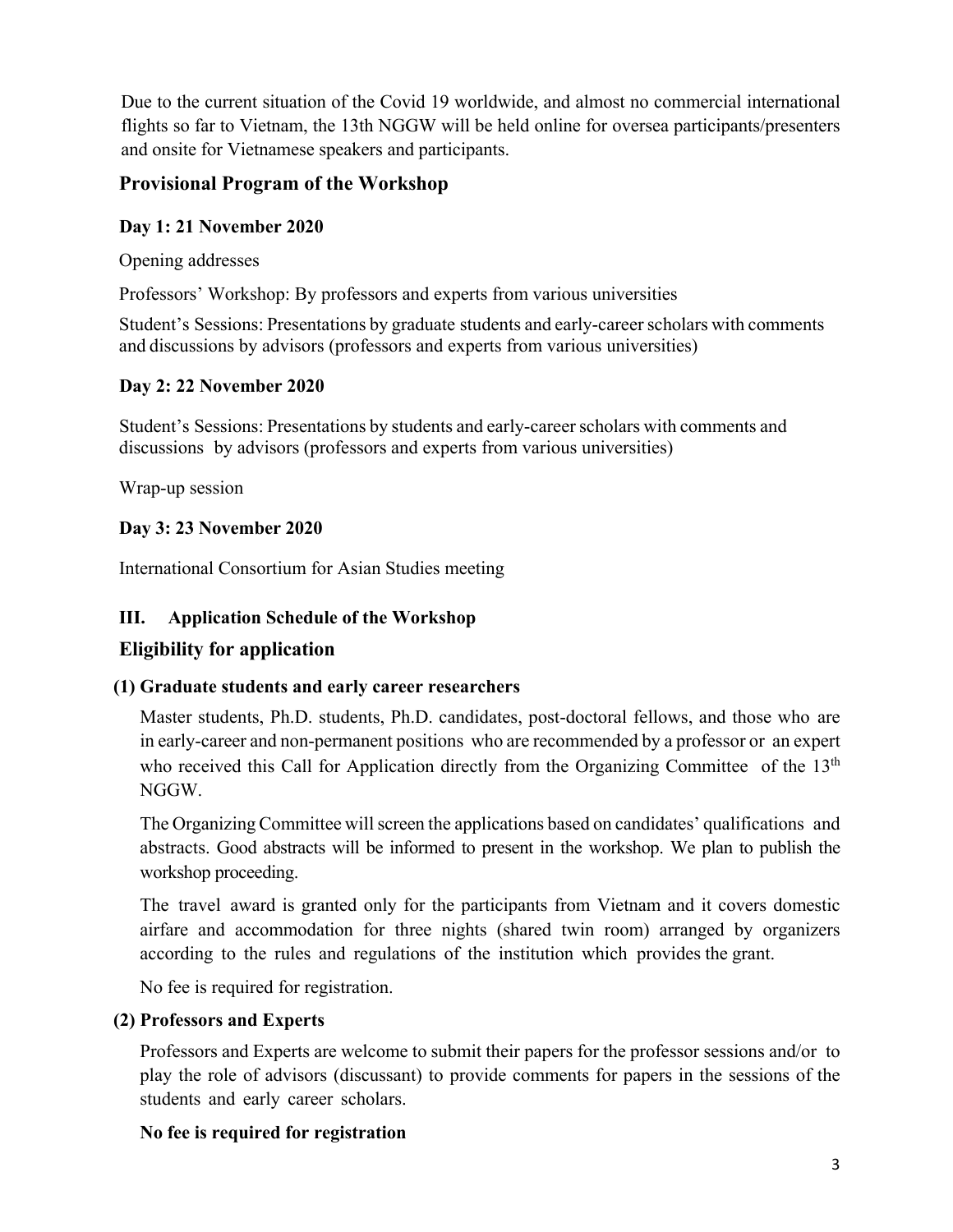### **Important Dates:**

- Application deadline: **01 September 2020**
- Notification of screening result: **15 September 2020** (Provision of domestic travel grant to be decided at this time).
- Deadline for submission of full paper (4,000-6,000 words in English): **31 October 2020** (for all, including professors and experts who are selected to present in professor sessions).
- Onsite workshop in Vietnam and online workshop oversea: **21-23 November 2020**.
- Deadline for submission of full paper for e-proceeding in Kyoto Unversity website: **31 Jannuary 2021** (for all, including professors and experts who present in professor sessions).
- Good papers will be selected for the publication in a special issue of a journal or a book.

## **Application guidelines**

Applicants should provide the following information in the text of the application email:

- 1. Name (please capitalize your surname and provide Chinese characters if applicable)
- 2. Position (Professor, Associate professor, master's student, Ph.D. student, etc.)
- 3. Affiliation
- 4. Postal Address, Telephone Number, and Email Address
- 5. Paper Title (for all the applicants who intend to present their papers, including professors and experts)
- 6. An abstract of 350-words maximum in English (for all the applicants who intend to present their papers, including professors and experts)
- 7. Whether travel grant from the Organizing Committee is needed.
- 8. [For the professors and experts] Whether you'd like to play the role of advisor (discussant) in the sessions of the students and early career scholars.

| The application should be sent to: | kuasu.nextgeneration@bun.kyoto-u.ac.jp $AND$   |
|------------------------------------|------------------------------------------------|
|                                    | kuasu.nextgenerationhanoi $\omega$ vass.gov.vn |

Email Subject Line should say: "Application for NGGW 2020"